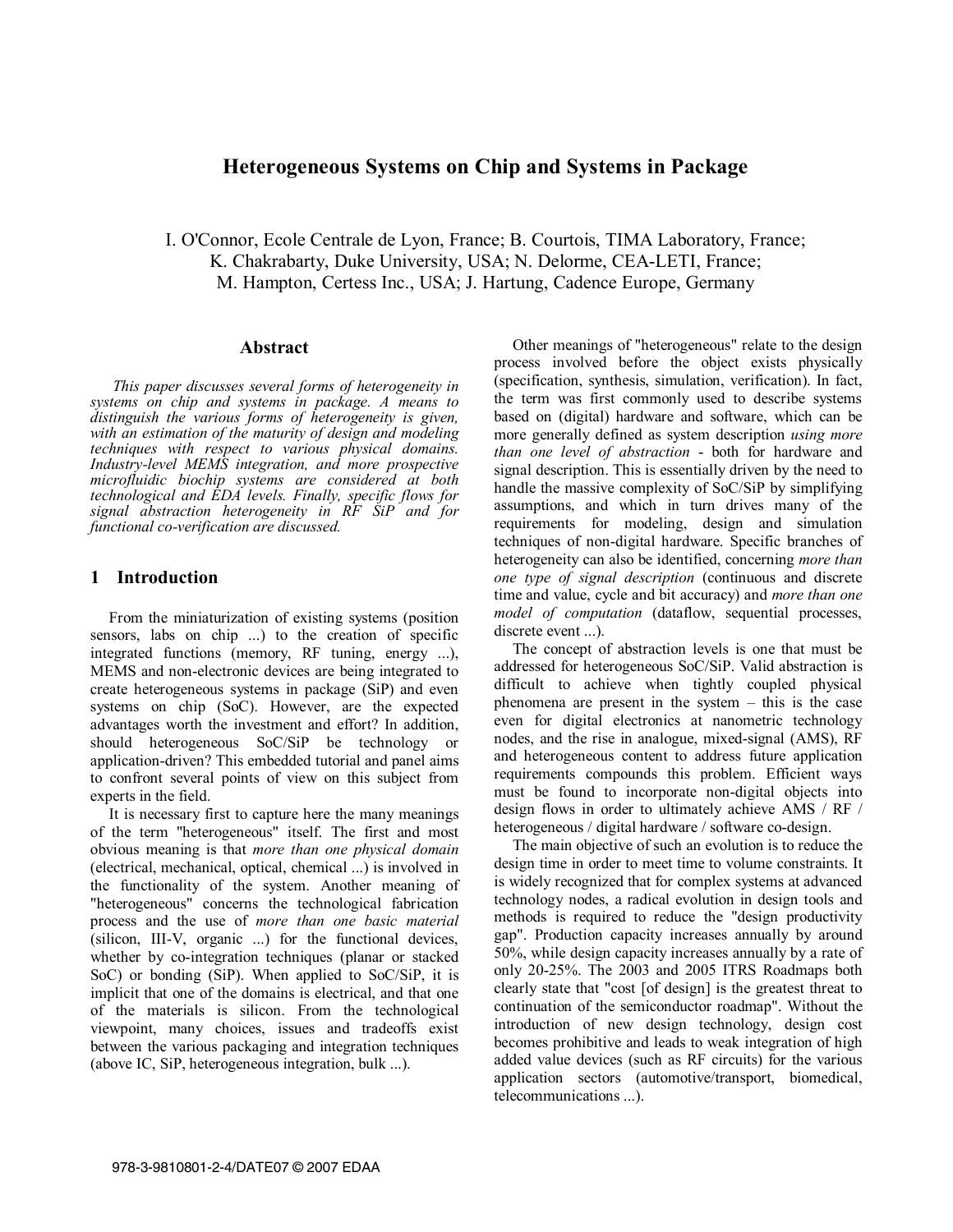A high-level vision of the maturity of these abstraction levels for various physical domains is given in Tab. 1, with examples of adequate modeling languages or simulation engines where solutions exist. To achieve design technology capable of fully exploiting the potential of heterogeneous SoC/SiP in a potentially holistic approach, high-level modeling techniques should be explored to cover more physical domains, and co-simulation/co-design tools should efficiently cover more abstraction levels. Hence, for EDA, it is clear that the impact of heterogeneity on design flows is or will be high, and necessary to facilitate heterogeneous device integration in SoC/SiP.

| physical<br>domain<br>level of<br>abstraction | software                     | digital     | analog              | radiofrequency                | mechanical           | optical           | fluidic             | chemical |
|-----------------------------------------------|------------------------------|-------------|---------------------|-------------------------------|----------------------|-------------------|---------------------|----------|
| service                                       | CORBA                        |             |                     |                               |                      |                   |                     |          |
| transaction                                   | SystemC / UML                |             | SystemC-AMS         |                               |                      |                   |                     |          |
| macro-<br>architecture                        | SystemC                      |             | Ptolemy             |                               |                      | SystemC           |                     |          |
| micro-<br>architecture                        | SystemC / VHDL               |             |                     |                               |                      |                   |                     |          |
| block                                         |                              | <b>VHDL</b> | RF Simulation /     | <b>VHDL-AMS</b>               | VHDL-                | VHDL-             | VHDL-<br><b>AMS</b> |          |
| circuit                                       | <b>Electrical Simulation</b> |             |                     | <b>RF</b><br>Simulation       | AMS                  | AMS               | FEMLab              |          |
| physical                                      |                              |             |                     | <b>Finite Element Methods</b> | Finite<br>Difference |                   | analytical          |          |
| industrial solution                           |                              |             | laboratory solution |                               |                      | no known solution |                     |          |

**Tab. 1: Abstraction levels for various physical domains** 

The scope of this paper is not intended to hold the answers to these issues. Instead, it covers several aspects of heterogeneity in systems on chip and systems in package. Sections 2 and 3 cover physically heterogeneous systems, where electronics is integrated with components from a different physical domain. One is a relatively mature approach (MEMS for automotive applications), the other more prospective (microfluidics-based biochips). Sections 4 and 5 cover two ways in which heterogeneity is handled within EDA flows, concerning signal abstraction and integration heterogeneity in RF systems, and the validation of hardware/software IP components.

## **2 Design for MEMS integration**

MEMS-based systems are increasingly used in our everyday life. One representative example is cars, where more than 40 MEMS sensors can typically be found today, including pressure, acceleration and angular rate sensors. Typical advantages are low-cost, low-power, small size, and sufficient reliability and performance.

The design of microsystems embedding MEMS cannot typically be considered to be a trivial task since it involves multiple engineering disciplines, multiple description levels and multiple design tools. Among the disciplines involved are MEMS-related sciences such as electrical, mechanical, thermal and fluidics engineering. Circuit design knowledge is also required, including all specific branches of the field (analog, digital, radio and power management). Finally, much of the performance in mid- to high-end microsystems comes from proper architectural design at the system level, which usually means control theory expertise as well as skills in mathematical, digital signal processing and software science.

Through the design details of a 15-bit SNDR, 50Hz BW closed-loop accelerometer [1], this section proposes to picture the actual steps usually required for this kind of "closely-coupled" heterogeneous microsystem. Fig. 1 depicts the architecture used in this design, which consists of a transducer, closely embedded in its readout electronics and the closed loop controller.



### **Fig. 1: Closed-loop accelerometer architecture**

These three main components must be designed concurrently, not just for the performance of the system (noise, linearity, power), but also for its raw functionality (loop stability, controller robustness). However, no single tool enables the microsystem designer to achieve this.

Several commercial packages allow the finite-element simulation of the transducer to extract its main characteristics. Most of the time however, these are only used for auxiliary verifications, and the system designer relies on analytical models which allow for joint simulation using system-level (e.g. Matlab/Simulink) or lower-level (e.g. VHDL-AMS or Verilog-A) languages.

At the system level, one has to model all the various components with a reasonable level of non-idealities. In our case, the transducer is modeled with its non-linear effects as well as thermal noise. The readout Σ∆ modulator requires the modeling of effects such as switch and opamp noise, integrator leaks due to opamp finite gain, slew-rate, correlated double sampling effects, etc. Finally, the digital controller coefficients and finite-precision data and arithmetic can be taken into account. Modeling at this level allows for fast simulation of the whole system with a reasonable set of non-ideal effects and this simulation speed enables a certain degree of optimization through iterations. Simulation times can be reduced 100- to 1000 fold using this approach compared to transistor-level modeling. These figures are especially accurate in the case of stiff and in particular oversampled systems where the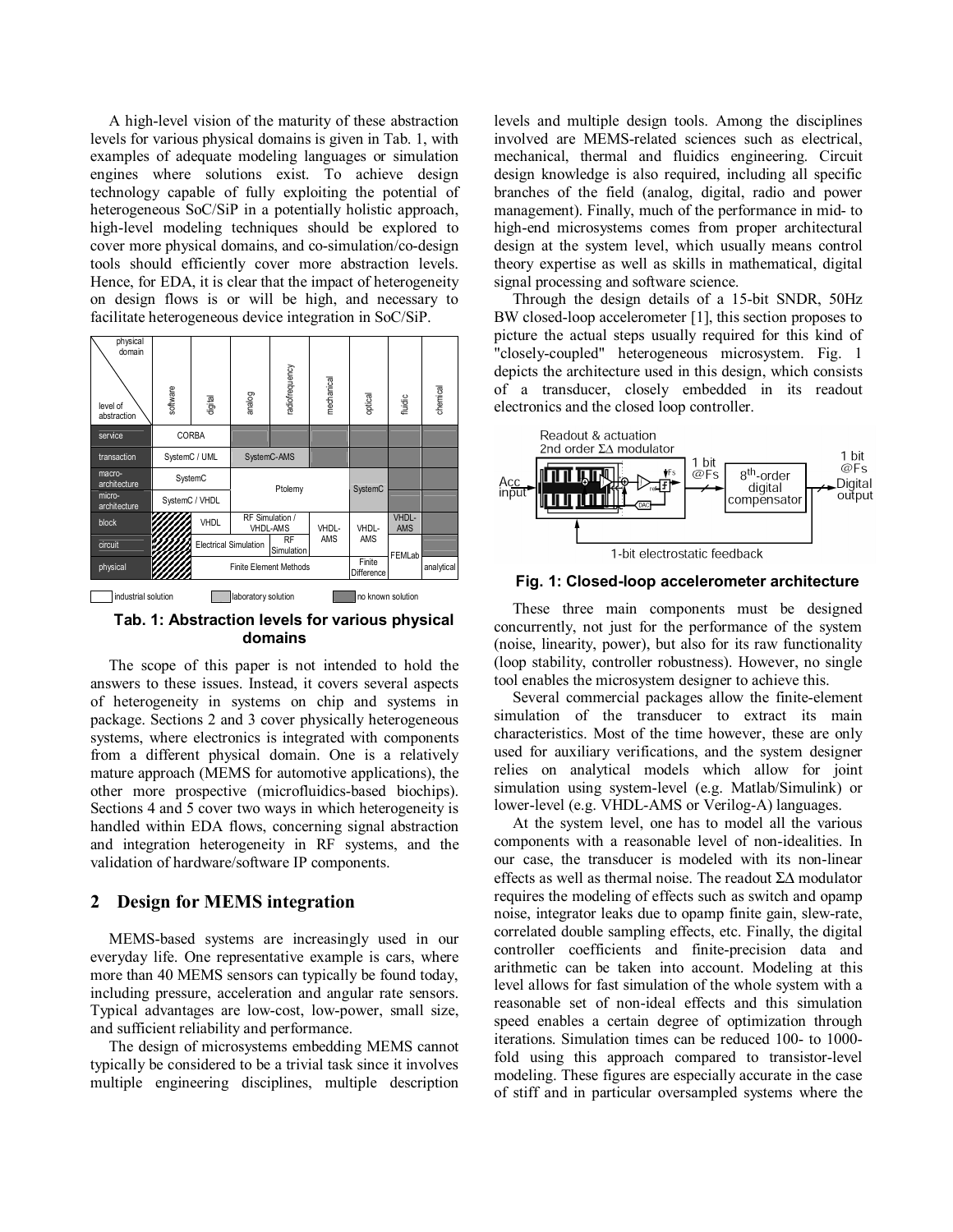clock frequency is much faster than the physical measurand (100-1000x) and where many mesurand cycles (10-100) need to be simulated to estimate performance.

In closed-loop systems an adaptive controller has to be inserted in the feedback path to ensure loop stability and performance. This task is usually done at the system level, for the same simulation speed reasons. However, while optimization tools do exist to tune the controller coefficients, there is usually a gap between control theory experts and systems developers / circuit designers. This gap typically needs to be filled using a proper reformulation of the loop using standard control theory (which allows calculation of the coefficients) and a subsequent return to the electrical domain (to map the coefficients to the controller architecture hardware).

Once the system study is complete, actual circuit design can start. For efficient simulation purposes, the transducer is modeled using behavioral modeling languages compatible with transistor-level simulation, such as VHDL-AMS or Verilog-A. Analog circuits are simulated using Spice-like simulators, while digital parts are efficiently described with VHDL or Verilog netlists. Commercial packages allow for the joint simulation of these heterogeneously described subparts. However, no performance information usually comes out of these simulations. Only the basic functionality can reasonably be validated because of the long simulations times required by these multi-time-constant systems (low frequency transducer and measurand, oversampled A/D converter, higher frequency digital part for controller calculations).

This example design of a closed-loop accelerometer shows the diversity of the tools, technologies and disciplines involved. A coherent design framework to handle these interactions at various levels of abstraction is clearly lacking. Further, the question of knowledge management and IP re-use arises in order to ensure the preservation of know-how and reduce time-to-fab.

## **3 Integration of biofluidics with electronics**

In this section, we discuss how the integration of biofluidics with electronics is enabling many exciting applications, while also illustrating many of the challenges of heterogeneity, both from a technological and EDA point of view. Microfluidics-based biochips (electronic chips for biofluidics), also referred to as lab-on-a-chip, are revolutionizing laboratory procedures involving molecular biology [2]. These devices automate highly repetitive laboratory tasks by replacing cumbersome equipment with miniaturized and integrated systems, and enable the handling of small amounts, e.g. micro- and nano-liters, of fluids.

#### **3.1 Technology Platforms**

Early biochips were based on the concept of a DNA micro-array, which is a piece of glass, plastic or silicon substrate on which segments of DNA (probes) have been affixed in a microscopic array. A drawback of DNA arrays is that they are neither reconfigurable nor scalable after manufacture. The basic idea of microfluidic biochips is to integrate assay operations, detection, as well as sample pre-treatment and preparation onto one chip using microfluidics technology. Continuous-flow microfluidic technologies are based on the manipulation of continuous liquid flow through microfabricated channels. Actuation of liquid flow is implemented either by external pressure sources, integrated mechanical micropumps, or by electrokinetic mechanisms [2]. Alternatives to the above closed-channel continuous-flow systems include novel open structures, where the liquid is divided into discrete, independently controllable droplets, and these droplets can be manipulated to move on a substrate [3].

The basic unit cell of an electrowetting-based "digital" microfluidic biochip consists of two parallel glass plates, as shown in Fig. 2(a). The bottom plate contains a patterned array of individually controllable electrodes, and the top plate is coated with a continuous ground electrode. A dielectric insulator, e.g., parylene C, coated with a hydrophobic film of Teflon AF, is added to the plates to decrease the wettability of the surface and to add capacitance between the droplet and the control electrode. The droplet containing biochemical samples and the filler medium, such as the silicone oil, are sandwiched between the plates; the droplets travel inside the filler medium. In order to move a droplet, a control voltage is applied to an electrode adjacent to the droplet, and at the same time, the electrode just under the droplet is deactivated. By varying the electrical potential along a linear array of electrodes, electrowetting can be used to move nanoliter volume liquid droplets along this line of electrodes [4]. The velocity of the droplet can be controlled by adjusting the control voltage (0~90 V), and droplets can be moved at speeds of over 20 cm/s. Droplets can also be transported, in user-defined patterns and under clocked-voltage control, over a two-dimensional array of electrodes shown in Fig. 2(b) without the need of micropumps and microvalves.



**Fig. 2: Schematic of a digital microfluidic biochip used for colorimetric assays: (a) basic unit cell; (b) top view of microfluidic array**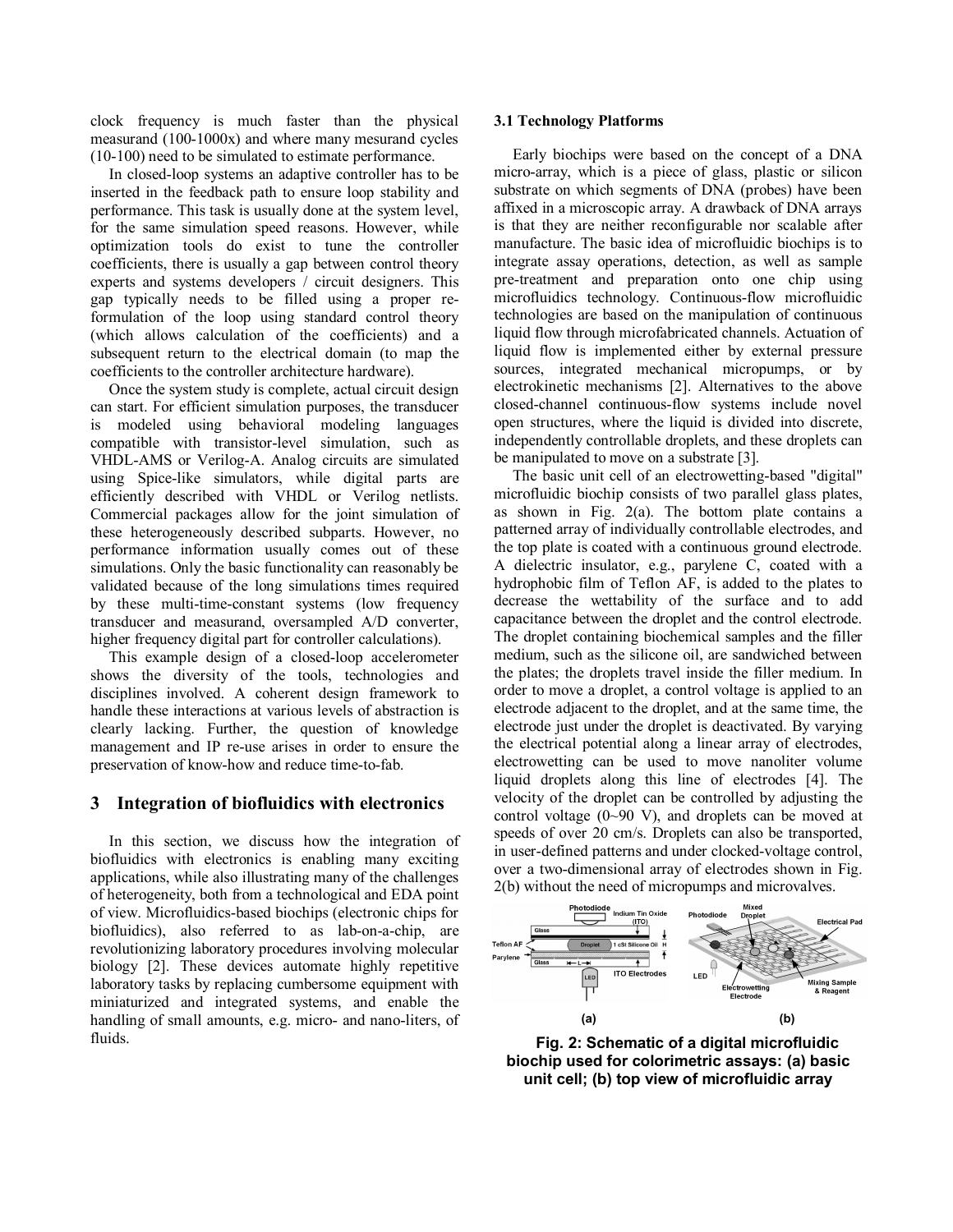On-chip multiplexed assays for determining the concentrations of target analytes is a natural application for digital microfluidics [3] [5]. The on-chip processing steps include the following: 1) pre-diluted sample and reagent loading into on-chip reservoirs; 2) droplet dispensing of analyte solutions and reagents; 3) droplet transport; 4) mixing of analyte solution and reagent droplets; and 5) reaction product detection. On-chip detection of commercial-grade 2,4,6 trinitrotoluene (TNT) and pure 2,4-dinitrotoluene has been demonstrated [6]. In the realm of environmental monitoring, automated on-chip measurement of airborne particulate matter has been proposed using a scanning droplet method [7]. On-chip gene sequencing by synthesis is another emerging application [8]. Finally, protein crystallization is another emerging application area for microfluidic biochips [9].

#### **3.2 Fabrication issues**

While early fabricated digital microfluidics devices were based on a glass substrate and a top plate, recently, an open (i.e. without a top plate) structure has been designed on PCB (using a 3/3 mil linewidth/spacing) [10]. Electrodes (1.5  $\times$  1.5 mm<sup>2</sup>) are patterned on  $\frac{1}{4}$  oz (~8.5)  $\mu$ m) copper with a final thickness of  $\sim$ 25  $\mu$ m due to electroplating. A number of 150 µm via holes are drilled into each electrode to provide electrical contacts to the backside of the board. Ground electrode rails are patterned alongside all the drive electrodes to provide a continuous ground connection to the droplets, and a liquid photoimageable (LPI) soldermask  $(\sim 17 \mu m)$  is patterned to act as an insulator, exposing only the ground rails. As the only post-processing step, Teflon AF is brush-coated to render the entire surface hydrophobic. A prototype device is shown in Fig. 3.



**Fig. 3: A PCB implementation of "topless" coplanar microfluidics [10]** 

#### **3.3 Design Automation**

The "digital" nature of fluid flow in droplet-based microfluidics facilitates a system design methodology that is similar to electronic system design. *Architectural-level synthesis* [11] for microfluidic biochips can be viewed as the problem of scheduling assay functions and binding them to a given number of resources so as to maximize

parallelism, thereby decreasing response time. On the other hand, *geometry-level synthesis* addresses the placement of resources and the routing of droplets to satisfy objectives such as area or throughput. Resource binding refers to the mapping from bioassay operations to available functional resources. Scheduling determines the start times and stop times of all assay operations, subject to the precedence and resource-sharing constraints.

A key problem in the geometry-level synthesis of biochips is the placement of microfluidic modules such as different types of mixers and storage units [12]. Since digital microfluidics-based biochips enable dynamic reconfiguration of the microfluidic array during run-time, they allow the placement of different modules on the same location during different time intervals. A synthesis methodology has recently been developed to unify operation scheduling, resource binding, and module placement [13]. Exact placement information, instead of a crude area estimate, is used to judge the quality of architectural-level synthesis. This method allows architectural design and physical design decisions to be made simultaneously. Finally, droplet routing techniques to determine droplet transportation paths have also been developed recently [14].

## **4 RF SoC/SiP flows**

In this section, we examine the requirements for EDA to address the challenges of next generation wireless systems, which must be targeted to multi-standard and reconfigurability. Market demand has grown explosively over the last years for more functionality, higher performance, smaller size and lower cost. The choice of integration strategy is key to concurrently achieving these demands, and therefore it is necessary to evaluate the feasibility of any proposed integration approach. Several integration strategies exist for these systems, but SiP (rather than SoC or discrete) is emerging as a strong contender as the solution to facilitate these market applications. It allows a high degree of flexibility in the package architecture, particularly for RF applications.

RF SiP is an enabling packaging platform for wireless communication, which allows the integration of digital ICs, logic IC and RFICs plus passive components, SAW filters and mechanical parts (Fig. 4). The package is no longer just a connectivity interposer between an IC and a board and has become the system integration vehicle. What is still impractical to put into a single SoC can now be integrated into a single package.



**Fig. 4: SiP example**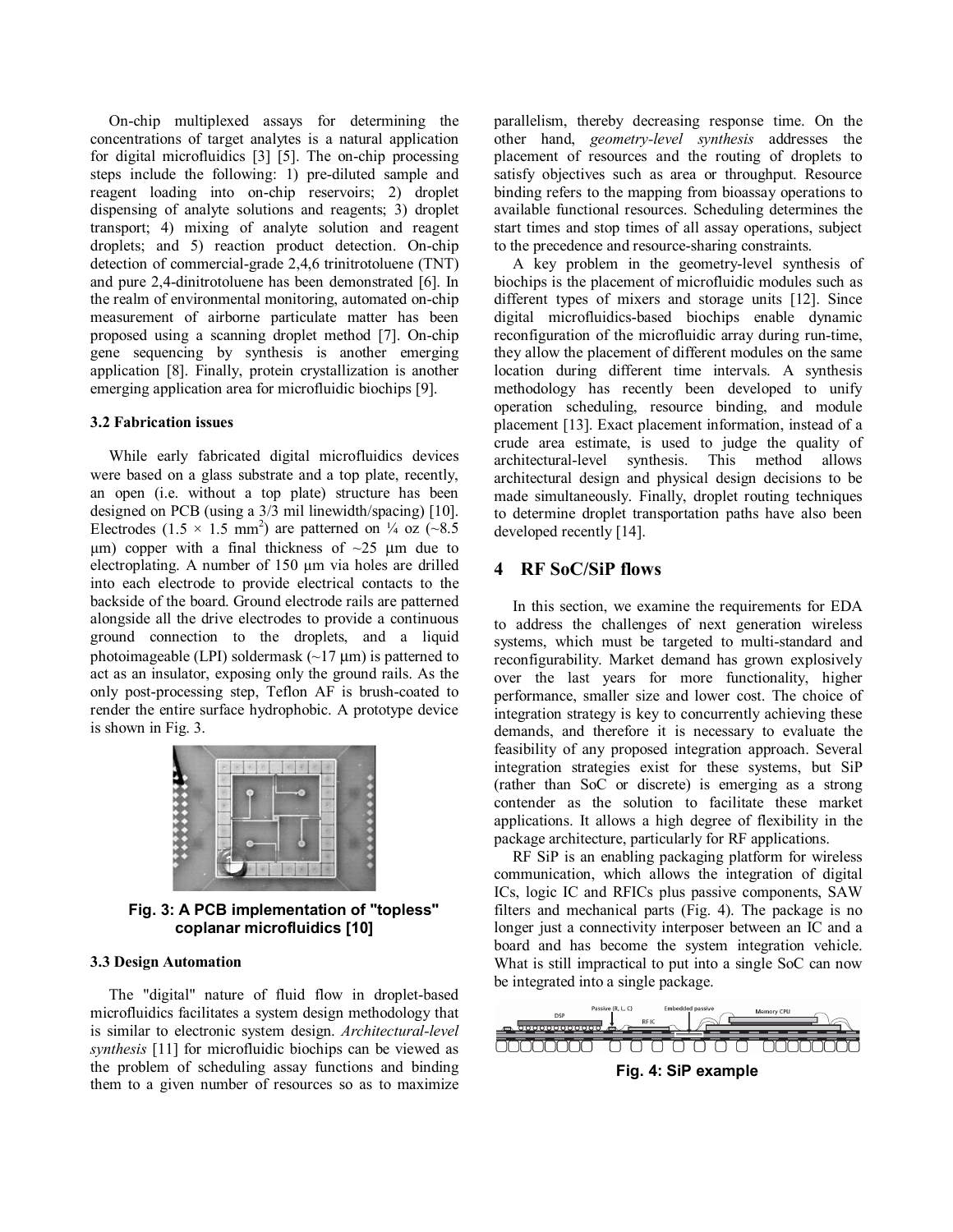Aggressive time-to-market demands, complex cost structures and tradeoffs in system architecture add further complexity, in that this new highly complicated package must be designed concurrently with the system going into the package. However, SiP design will span a complex design chain of system, SoC, circuit, package and board designers. This also means it requires expert engineering talent in widely divergent fields. These domains have traditionally been designed, simulated, implemented and verified separately due to the different mindsets of the engineers and the underlying tools, methods and flows.

For SiP, a new "co-design" approach capable of supporting complete modeling and analysis of the system interconnect across the IC, its package, and the PCB is required. A single "mega-environment" cannot be the answer; it needs to integrate with IC design and physical package implementation. For any tool to be used effectively, it must be a natural part of the environment that a particular engineer is using. At integration (a key aspect of a SiP design enabling solution), special attention needs to be paid to *who* will be running the top level simulations and performing top level physical design, and where design collateral (netlists, models, databases, etc.) is coming from.

Recent product developments built around proven methodologies now enable a complete front-to-back SiP design and implementation (Fig. 5). This approach allows companies to adopt what were once expert engineering SiP design capabilities for mainstream product development.



**Fig. 5: Front-to-back SiP design and implementation flow** 

A similar approach now needs to be taken to include MEMS and non-electronic devices into an overall codesign methodology, where "design" is a convergent process, starting with an abstract model at specification and maturing into manufacturing. Co-design brings the model of the entire design domains (IC, package, board, MEMS, LCD displays …) into a common design environment that allows global optimization and characterization of the design in development, starting at the top-level electrical simulation of the entire system or sub-system. This represents a design process that manages the physical, electrical and manufacturing interfaces

between design components across all of the associated design domains.

The development of the EDA flow and dedicated product extensions towards a fully integrated solution needs to go hand-in-hand with a methodology shift within the industry and enable a co-design mentality across business units and companies.

## **5 Verification of heterogeneous IP**

This section deals with a point tool that addresses one of the long-standing issues in functional verification: the measurement of the quality of the functional verification process of IP blocks. Since the building blocks for heterogeneous systems are becoming increasingly disparate, digital SoC can provide some lessons regarding the challenges of integrating heterogeneous IP.

The design of today's industrial SoC is, in most cases, evolutionary and "middle out". Current practices within the organization, combined with individual and collective engineering experience, provide a context for system specification and design. A high quality of components in a system allows for assumptions that are more aggressive and therefore a simplification of the design process.

Producing functionally correct silicon is a primary concern for SoC designers, but is becoming increasingly difficult and expensive to achieve. It is alarming to see functional verification consuming an increasing percentage of project resources. Functional verification is a process and like any process, we must be able to measure it accurately in order to improve it effectively.

Since current management practices rely on measurable objectives, it is essential that management has objective measurements for quality throughout the design process. The alternative is to isolate design teams from quality concerns by measuring productivity and constraining available resources. Quality is a holistic notion and heterogeneous systems demand a more holistic approach. A key challenge is then the measurement of the quality of the functional verification of each IP block.



**Fig. 6: Typical verification strategy** 

Fig. 6 shows a DUV (Design Under Verification) and a VE (Verification Environment), both derived from a